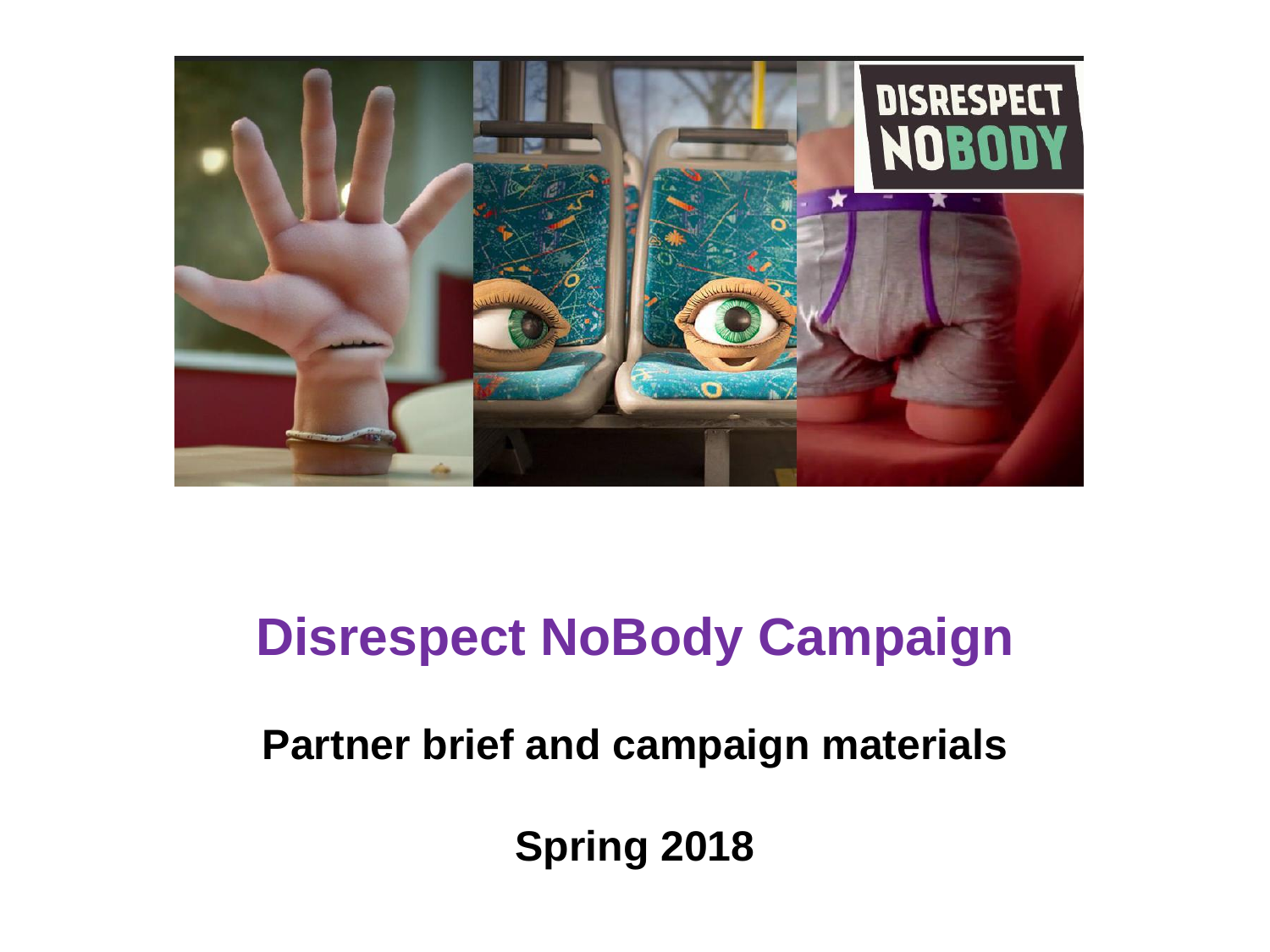#### **Dear Partner**



The third phase of the Home Office Disrespect Nobody campaign will run from today, 29 March, to the beginning of May 2018.

The aim of the campaign is to prevent young people, both boys and girls aged 12 to 18 years old, from becoming perpetrators and victims of abusive relationships.

For 2018, the focus of the campaign will be consent, sexting and personal boundaries, which are the issues many young people need more education and information on. All campaign advertising including radio, video-on-demand and social media, directs young people to the website [www.disrespectnobody.co.uk](https://www.disrespectnobody.co.uk/) where they can find further information and the details of organisations which can provide help and support.

We have produced a range of partner support materials to help you use the resources with the young people that you work with and promote it within your local area. These include posters, social media assets and materials developed specifically for LGBT young people.

Campaign assets are available to download here on [gov.uk](https://www.gov.uk/government/collections/disrespect-nobody-campaign) and the Home Office has [tweeted](https://twitter.com/ukhomeoffice/status/979365063051145217) about the campaign. Please help support the campaign on social media by retweeting our post.

We have also produced a DVD containing the campaign adverts, you can order up to 10 copies of the DVD by emailing [VAWGCampaigns@homeoffice.gsi.gov.uk](mailto:VAWGCampaigns@homeoffice.gsi.gov.uk)

Thank you for your support.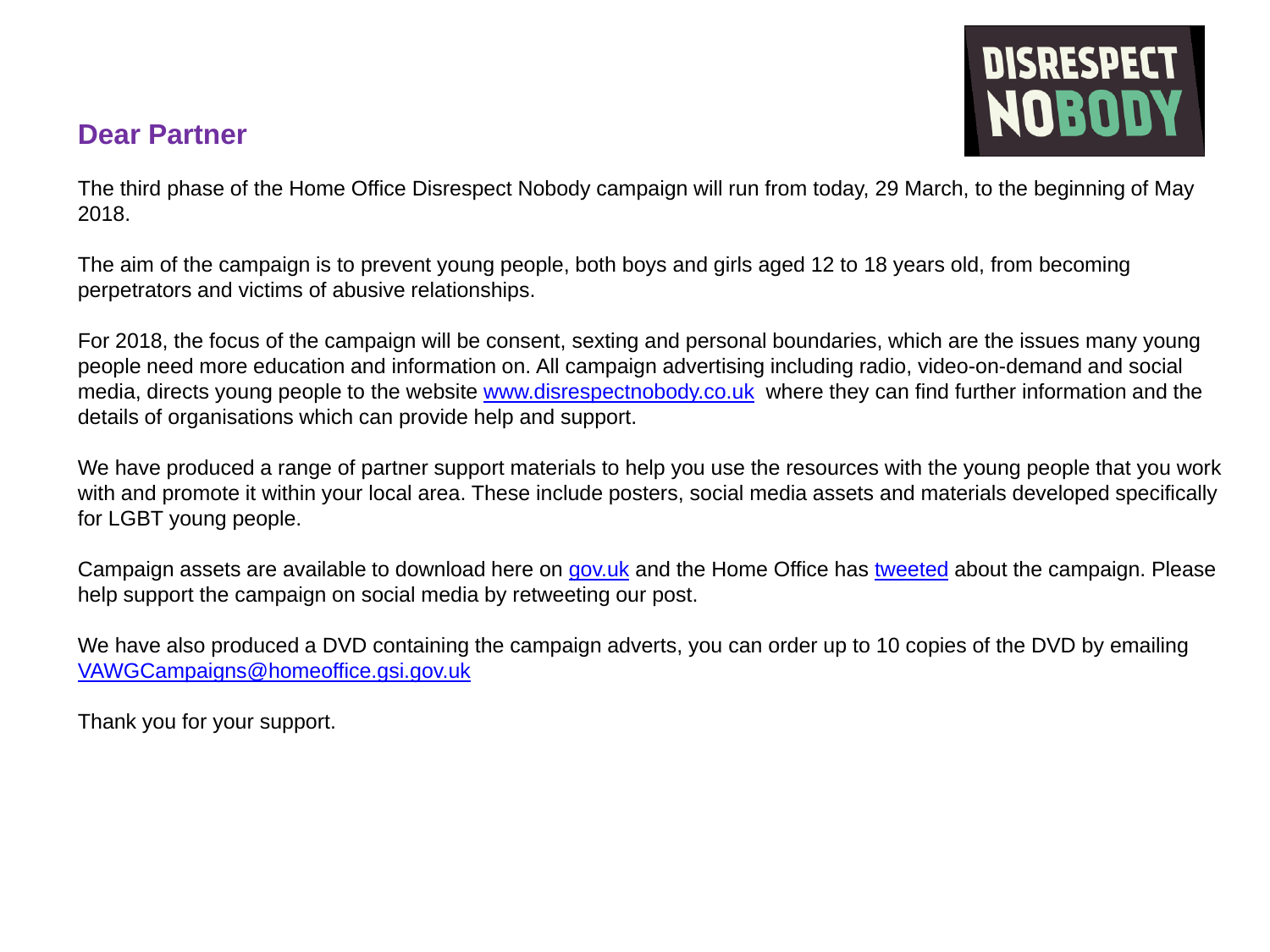

#### **Campaign background & objectives**

#### **Background**

The campaign was developed following the highly successful 'This is Abuse' campaign which ran from February 2010 to April 2014. A summary report of the 'This is Abuse' campaign is available to download [here.](https://www.gov.uk/government/publications/this-is-abuse-summary-report)

Disrespect NoBody was developed through research with the target audience (12 – 18 year old boys and girls) which showed that the campaign name 'Disrespect Nobody' resonated strongly with young people. By using puppets the adverts make serious content easier to engage with and focus on the positive behaviours instead of 'risky' ones. The use of young people's voices and language in the adverts was felt to be effective in talking about sensitive issues in a non-lecturing way is age appropriate.

#### **Aim of the campaign**

The aim of the campaign is to prevent young people from becoming perpetrators and victims of abusive relationships by encouraging young people to re-think their views of abuse, controlling behaviour and what consent and sexting mean within relationships.

#### **Target audiences**

Boys and girls aged 12 to 18 years old (with a focus on 12-15).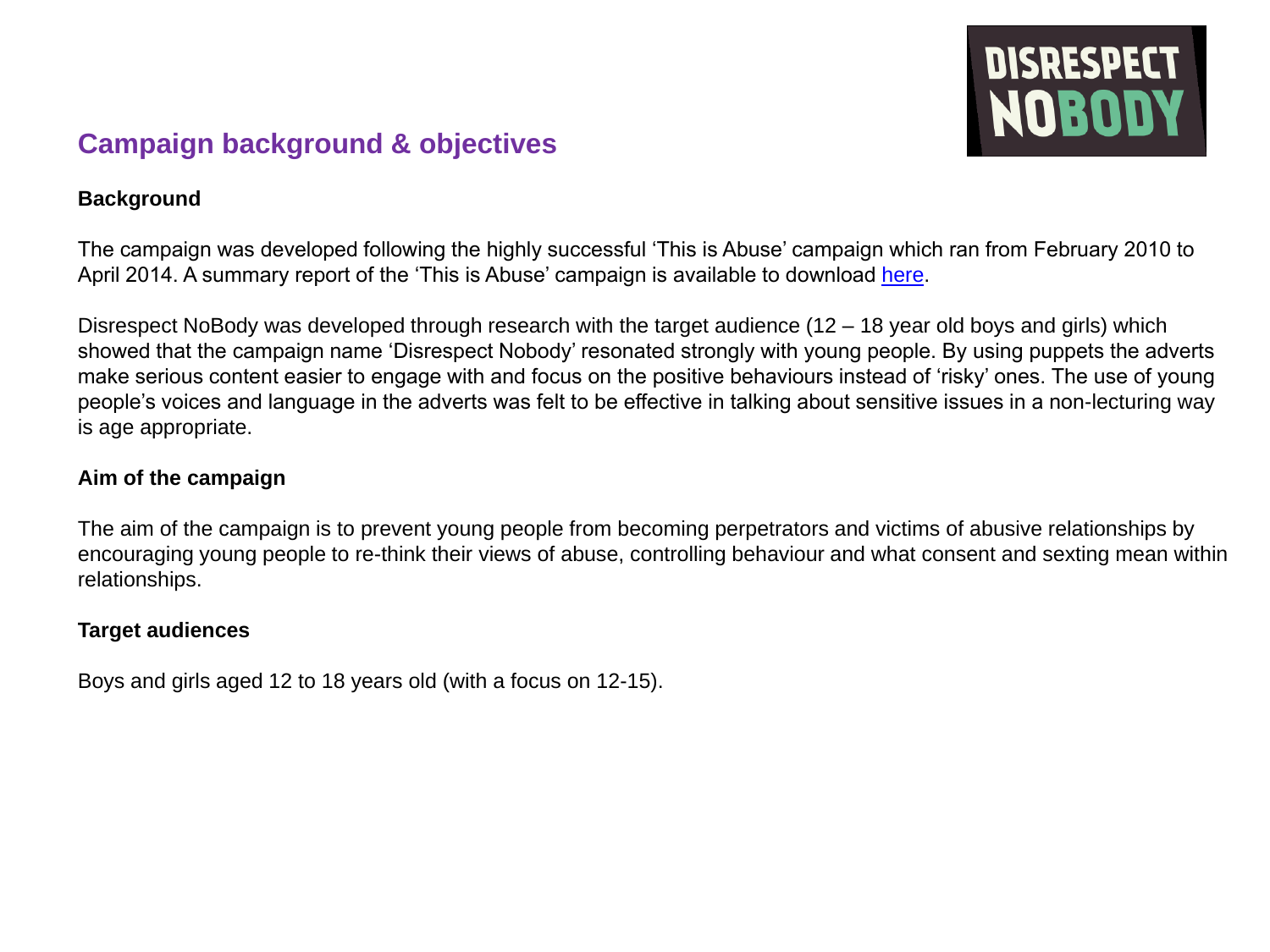### **Campaign key messages (for young people)**

# **DISRESPECT**<br>**NOBODY**

#### **Consent**

•Understand the meaning of sexual consent, which is mutual agreement without pressure

•Understand and act on signs of non-consent which include non-verbal signs such as body language •Check your partner has consented to sex every time, just because they have agreed once, it doesn't mean they will again

•Sex without consent is rape. Rape is a crime.

#### **Sexting (explicit image sent from a phone or via email)**

•It's never OK to pressure someone to send a sext

•No one should make you feel like you have to send a sext

•You can't control who sees or shares a sext, once it's been sent.

•Protect yourself online, don't share sexts with people you have only met online, they may not be who

they claim.

#### **Personal boundaries**

•Consent is about more than just sex; it's about knowing what the other person is happy with and respecting that

•Groping or touching someone in a sexual way when they don't want you to is sexual harassment. Is it not acceptable.

•Making sexual comments about someone or touching them in a sexual way when they don't want you to is sexual harassment. Is it not acceptable.

•It's never OK to make sexual comments about someone or call them names in way that makes them feel uncomfortable.

•Making someone feel uncomfortable with sexual remarks about their clothes or appearance is not OK.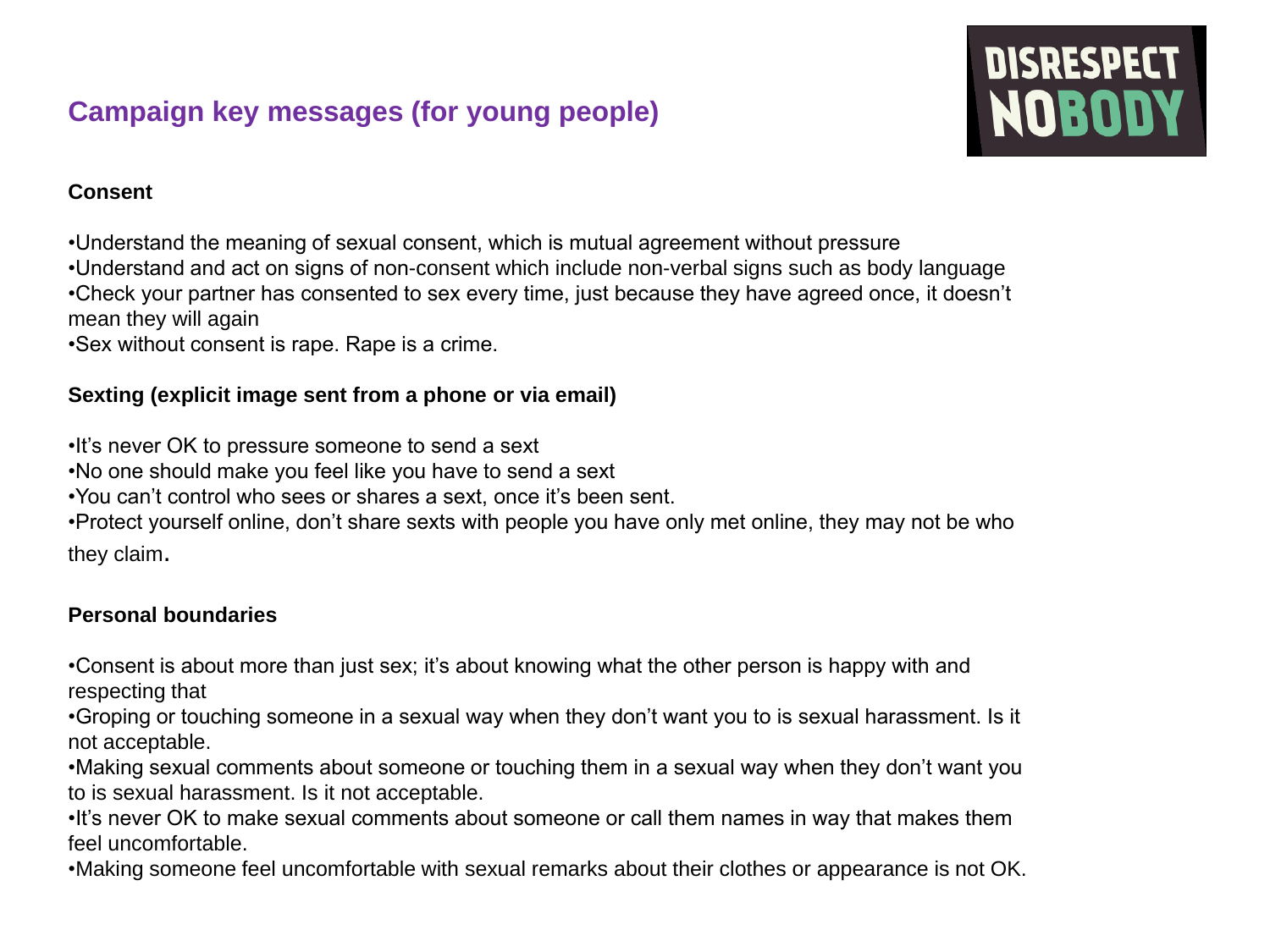### **Social media & email signature**

You can help support the campaign on twitter **#disrespectnobody.** 

#### **Suggested tweets are as follows:**

•Help teens understand about relationship abuse with the @ukhomeoffice #disrespectnobody campaign. More info on GOV.UK

• The @ukhomeoffice #disrespectnobody campaign helps teens rethink their views on consent and sexting.

Below is a graphic for use in social media, which we have tweeted. You can also use the email signature image below to add to the bottom of emails.



#### **Social media graphic Email signature image**



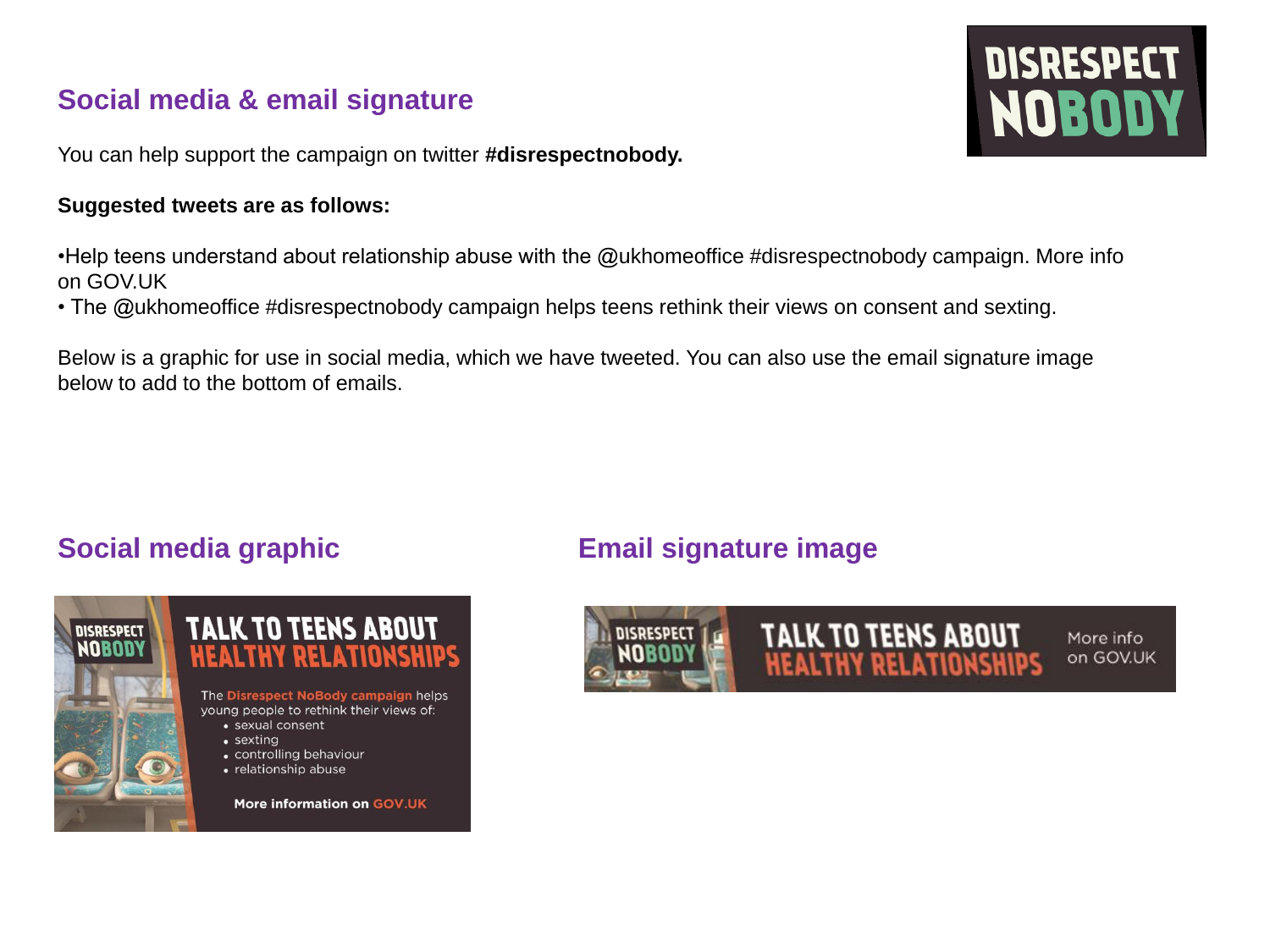#### **Campaign posters**

These posters are available to download and print.

# **DISRESPECT** NOBODY



## **Consent Sexting Violence**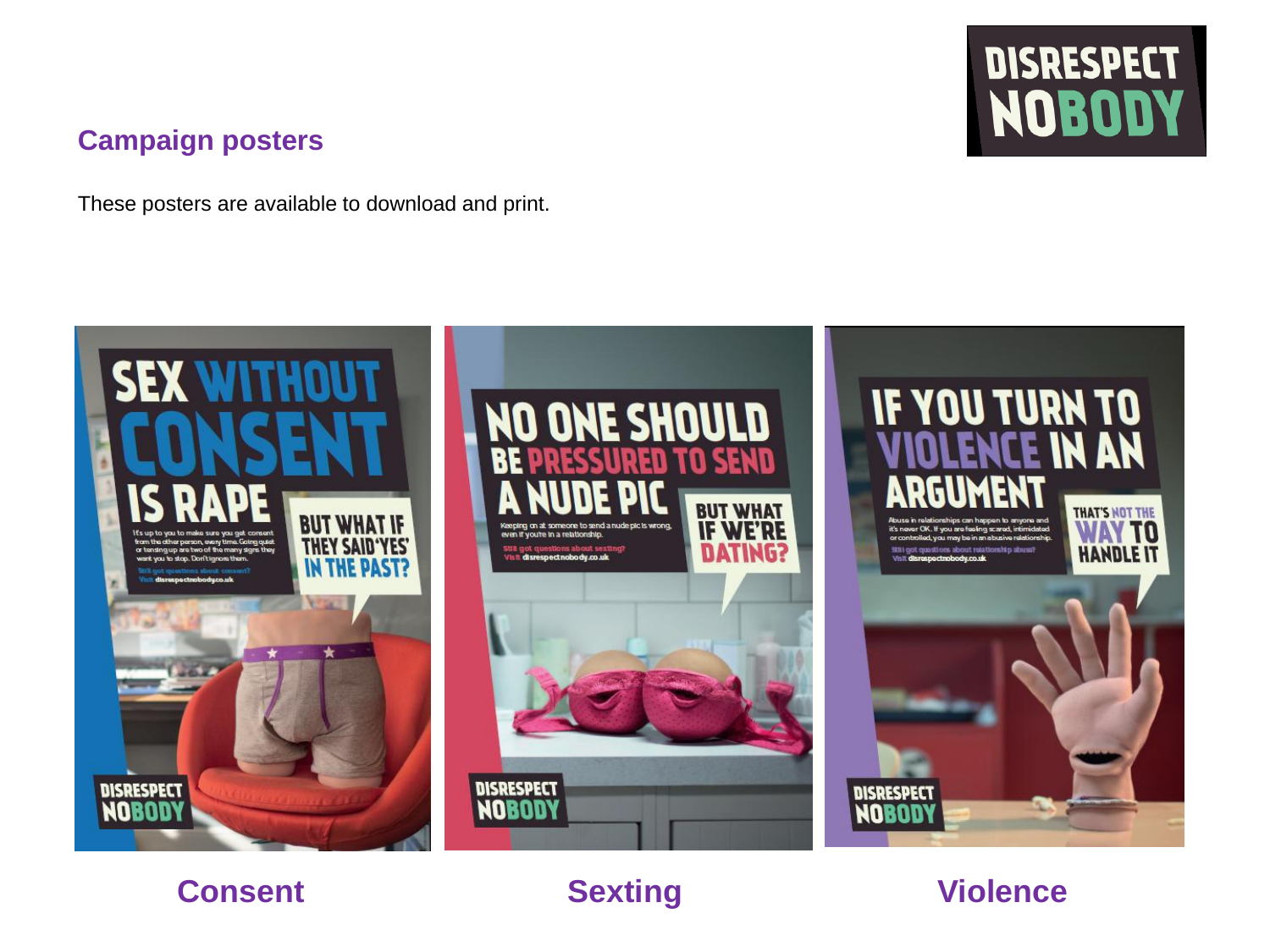# **DISRESPECT** NOBODY

#### **Digital/online adverts**

These simple online GIF adverts can be placed on websites to drive to [www.disrespectnobody.co.uk](https://www.disrespectnobody.co.uk/) where young people can get further advice and be signposted to further support.

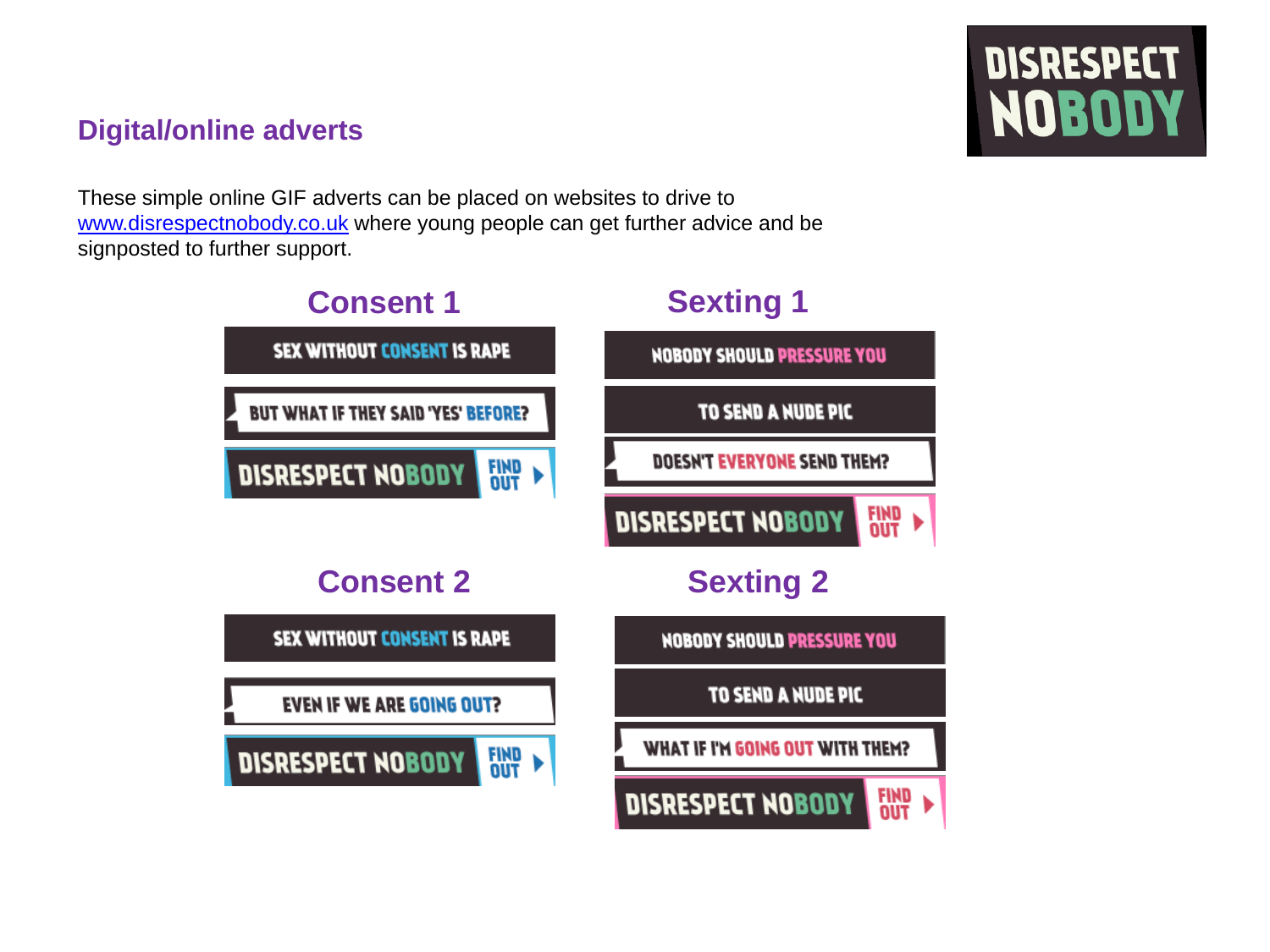#### **LGBT materials**

We have developed resources with Government Equalities Office and LGBT organisations targeted specifically to LGB&T young people, including animated online GIF adverts, and a poster which can be downloaded and printed.



 **Poster** 



**ABUSE IS DISRESPECT NEVER OK.** 

**Online GIFs**



**FOR ADVICE AND INFORMATION VISIT US TODAY >**